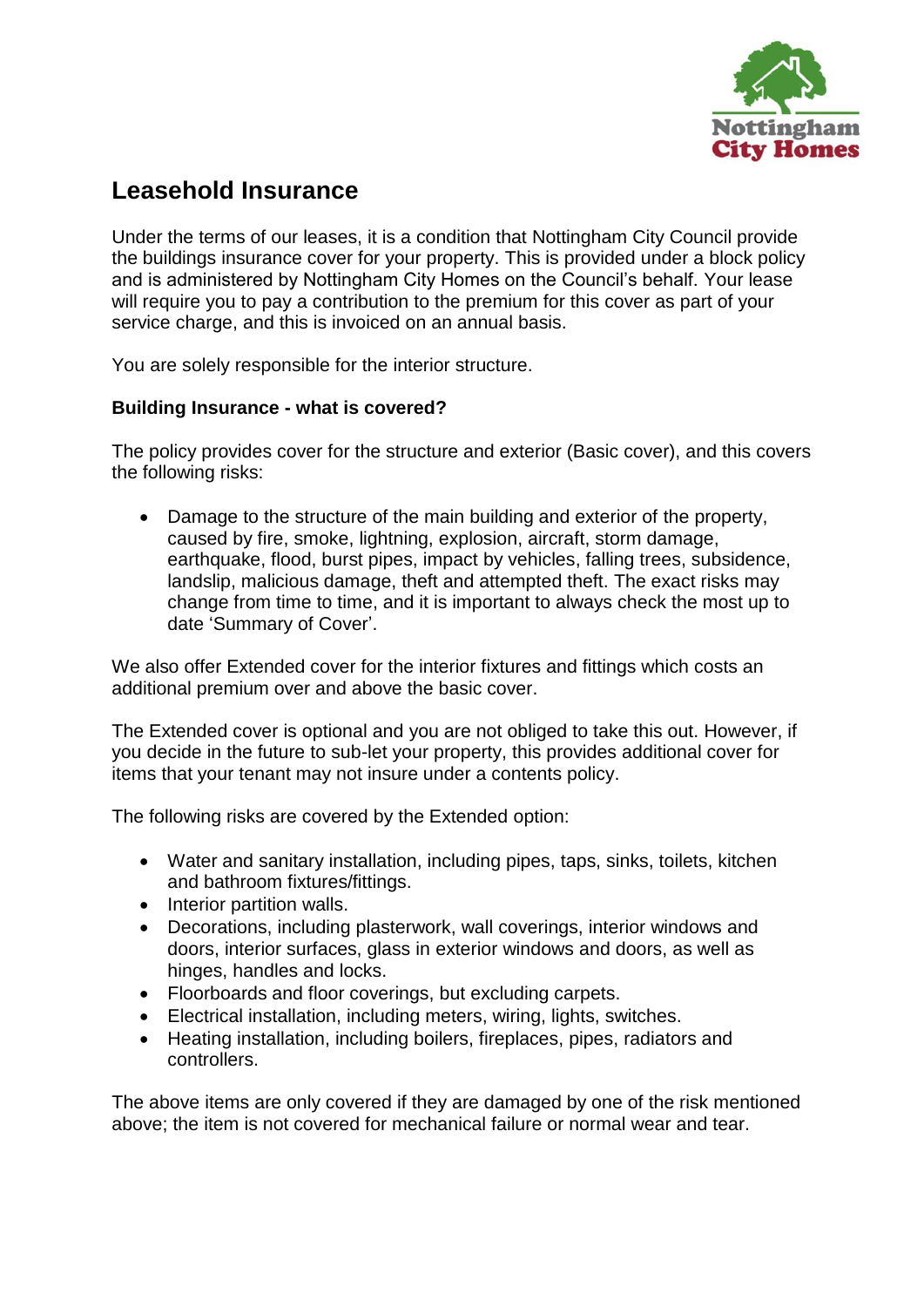If you have Building Insurance with Nottingham City Council you can find details of the policy here: [Building Insurance Policy Document.](https://www.nottinghamcityhomes.org.uk/media/3373244/buildings-insurance-policy.pdf)

If you need to make a claim please contact us for a claim form, if you have an emergency please contact the insurers direct at:

Zurich Municipal PO Box 411 Fareham **Hampshire** PO15 7ZS

Tel: 0800 923 4200 Email: [homeclaims@uk.zurich.com](mailto:homeclaims@uk.zurich.com)

### **Leases prior to October 1990 – Full Cover**

Under the terms of the majority of older leases (prior to 1990), it is the responsibility of the leaseholder to obtain their own buildings insurance, and your property is not covered under the block policy provided by Nottingham City Council automatically.

However, we do offer the option for leaseholders to join this scheme and this is on the basis of both Basic and Extended cover. Therefore, covering all the items listed within this fact sheet.

If you fail to take out adequate insurance cover you will be required to contribute to the cost of any work completed under an insurance claim. In the unlikely event that the block requires rebuilding you will be required to contribute to the overall cost of the rebuild. Therefore we strongly advise to make sure that you have sufficient buildings insurance cover. We may require you to produce evidence of insurance to us.

## **Advising your Mortgage Company of Cover**

It is your responsibility to provide insurance details to your mortgage provider. As we provide you with an annual schedule of cover each year, this is the document that you will be able to send to them.

### **Contents Cover**

Nottingham City Homes provide a Home Contents insurance scheme which is available to tenants and leaseholders. This is a completely separate policy to the buildings insurance and would incur a separate premium.

You can find more information here: Contents insurance - [Nottingham City Homes](https://nottinghamcityhomes.org.uk/your-rent/contents-insurance/)

If you already have contents insurance with Nottingham City Homes and you need to make a claim please contact: